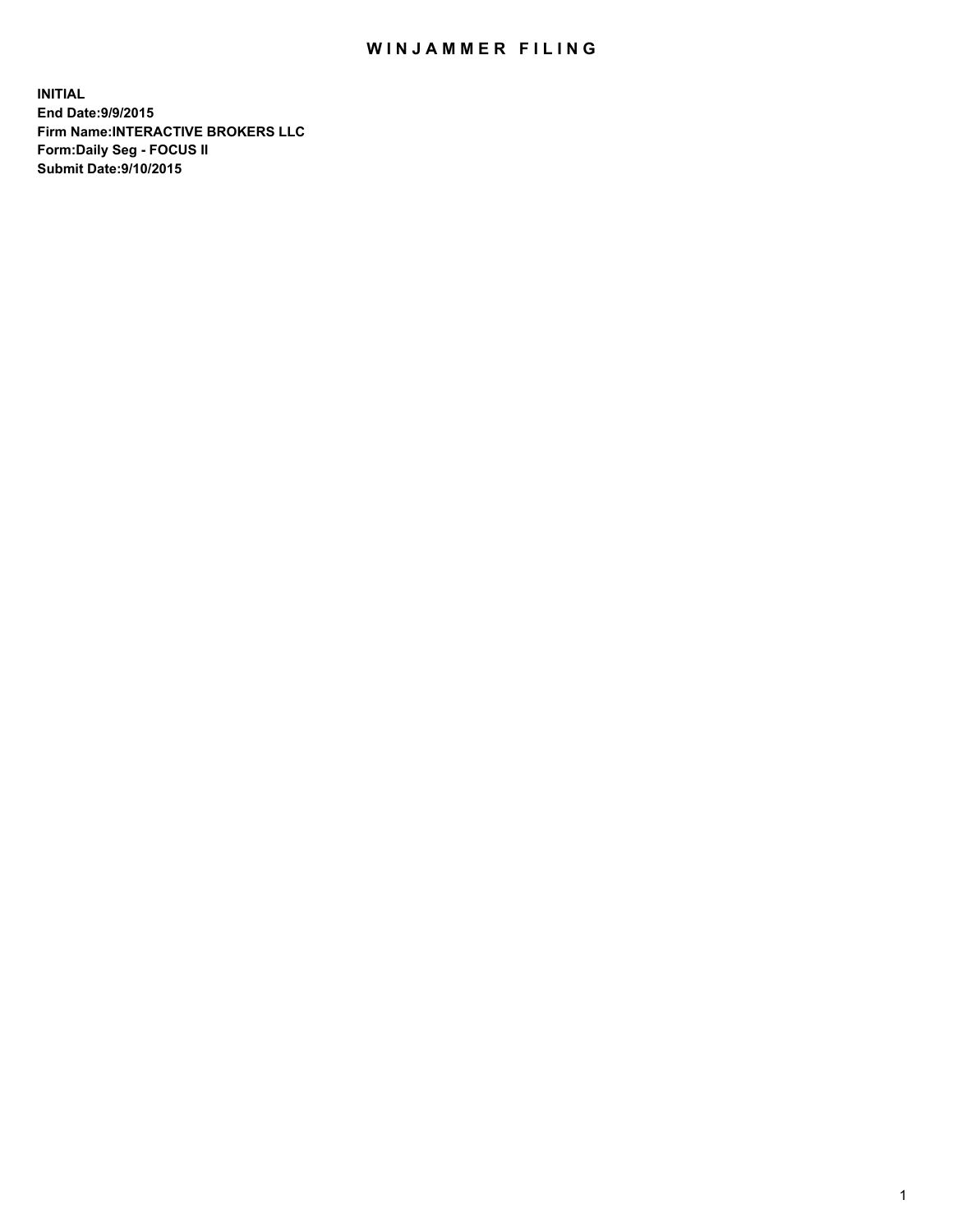## **INITIAL End Date:9/9/2015 Firm Name:INTERACTIVE BROKERS LLC Form:Daily Seg - FOCUS II Submit Date:9/10/2015 Daily Segregation - Cover Page**

| Name of Company<br><b>Contact Name</b><br><b>Contact Phone Number</b><br><b>Contact Email Address</b>                                                                                                                                                                                                                          | <b>INTERACTIVE BROKERS LLC</b><br><b>Michael Ellman</b><br>203-422-8926<br>mellman@interactivebrokers.co<br>$\mathbf{m}$ |
|--------------------------------------------------------------------------------------------------------------------------------------------------------------------------------------------------------------------------------------------------------------------------------------------------------------------------------|--------------------------------------------------------------------------------------------------------------------------|
| FCM's Customer Segregated Funds Residual Interest Target (choose one):<br>a. Minimum dollar amount: ; or<br>b. Minimum percentage of customer segregated funds required:% ; or<br>c. Dollar amount range between: and; or<br>d. Percentage range of customer segregated funds required between:% and%.                         | $\overline{\mathbf{0}}$<br>0<br>155,000,000 245,000,000<br>0 <sub>0</sub>                                                |
| FCM's Customer Secured Amount Funds Residual Interest Target (choose one):<br>a. Minimum dollar amount: ; or<br>b. Minimum percentage of customer secured funds required:%; or<br>c. Dollar amount range between: and; or<br>d. Percentage range of customer secured funds required between: % and %.                          | $\underline{\mathbf{0}}$<br>0<br>80,000,000 120,000,000<br>0 <sub>0</sub>                                                |
| FCM's Cleared Swaps Customer Collateral Residual Interest Target (choose one):<br>a. Minimum dollar amount: ; or<br>b. Minimum percentage of cleared swaps customer collateral required:% ; or<br>c. Dollar amount range between: and; or<br>d. Percentage range of cleared swaps customer collateral required between:% and%. | $\overline{\mathbf{0}}$<br>$\overline{\mathbf{0}}$<br>0 <sub>0</sub><br>0 <sup>0</sup>                                   |

Attach supporting documents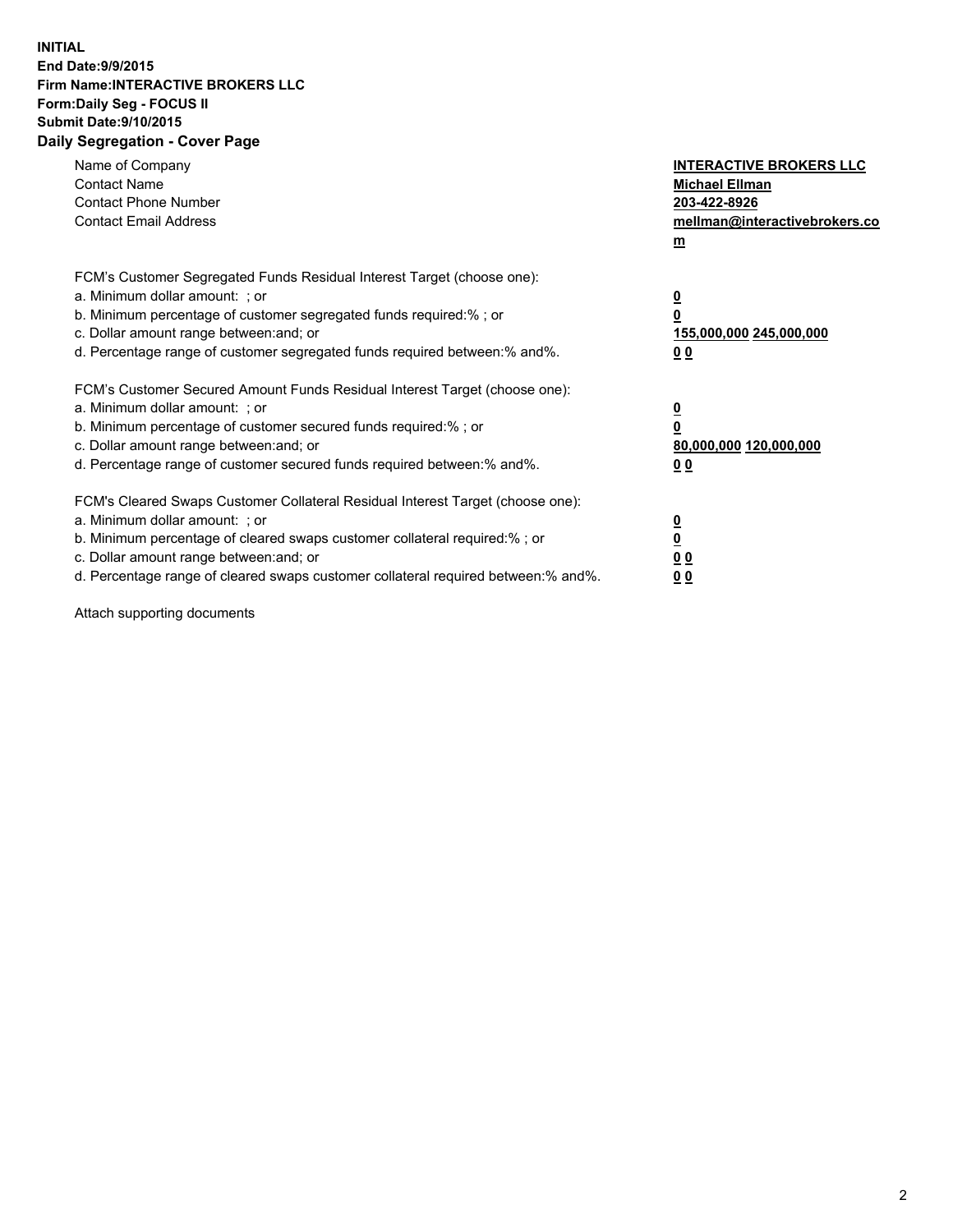## **INITIAL End Date:9/9/2015 Firm Name:INTERACTIVE BROKERS LLC Form:Daily Seg - FOCUS II Submit Date:9/10/2015 Daily Segregation - Secured Amounts**

|     | Foreign Futures and Foreign Options Secured Amounts                                         |                                    |
|-----|---------------------------------------------------------------------------------------------|------------------------------------|
|     | Amount required to be set aside pursuant to law, rule or regulation of a foreign            | $0$ [7305]                         |
|     | government or a rule of a self-regulatory organization authorized thereunder                |                                    |
| 1.  | Net ledger balance - Foreign Futures and Foreign Option Trading - All Customers             |                                    |
|     | A. Cash                                                                                     | 363,882,182 [7315]                 |
|     | B. Securities (at market)                                                                   | $0$ [7317]                         |
| 2.  | Net unrealized profit (loss) in open futures contracts traded on a foreign board of trade   | $-9,100,067$ [7325]                |
| 3.  | Exchange traded options                                                                     |                                    |
|     | a. Market value of open option contracts purchased on a foreign board of trade              | 62,410 [7335]                      |
|     | b. Market value of open contracts granted (sold) on a foreign board of trade                | -138,307 [7337]                    |
| 4.  | Net equity (deficit) (add lines 1. 2. and 3.)                                               | 354,706,218 [7345]                 |
| 5.  | Account liquidating to a deficit and account with a debit balances - gross amount           | 328,997 [7351]                     |
|     | Less: amount offset by customer owned securities                                            | 0 [7352] 328,997 [7354]            |
| 6.  | Amount required to be set aside as the secured amount - Net Liquidating Equity              | 355,035,215 [7355]                 |
|     | Method (add lines 4 and 5)                                                                  |                                    |
| 7.  | Greater of amount required to be set aside pursuant to foreign jurisdiction (above) or line | 355,035,215 [7360]                 |
|     | 6.                                                                                          |                                    |
|     | FUNDS DEPOSITED IN SEPARATE REGULATION 30.7 ACCOUNTS                                        |                                    |
| 1.  | Cash in banks                                                                               |                                    |
|     | A. Banks located in the United States                                                       | 2,300,149 [7500]                   |
|     | B. Other banks qualified under Regulation 30.7                                              | 0 [7520] 2,300,149 [7530]          |
| 2.  | Securities                                                                                  |                                    |
|     | A. In safekeeping with banks located in the United States                                   | 358,143,563 [7540]                 |
|     | B. In safekeeping with other banks qualified under Regulation 30.7                          | 0 [7560] 358,143,563 [7570]        |
| 3.  | Equities with registered futures commission merchants                                       |                                    |
|     | A. Cash                                                                                     | $0$ [7580]                         |
|     | <b>B.</b> Securities                                                                        | $0$ [7590]                         |
|     | C. Unrealized gain (loss) on open futures contracts                                         | $0$ [7600]                         |
|     | D. Value of long option contracts                                                           | $0$ [7610]                         |
|     | E. Value of short option contracts                                                          | 0 [7615] 0 [7620]                  |
| 4.  | Amounts held by clearing organizations of foreign boards of trade                           |                                    |
|     | A. Cash                                                                                     | $0$ [7640]                         |
|     | <b>B.</b> Securities                                                                        | $0$ [7650]                         |
|     | C. Amount due to (from) clearing organization - daily variation                             | $0$ [7660]                         |
|     | D. Value of long option contracts                                                           | $0$ [7670]                         |
|     | E. Value of short option contracts                                                          | 0 [7675] 0 [7680]                  |
| 5.  | Amounts held by members of foreign boards of trade                                          |                                    |
|     | A. Cash                                                                                     | 109,353,232 [7700]                 |
|     | <b>B.</b> Securities                                                                        | $0$ [7710]                         |
|     | C. Unrealized gain (loss) on open futures contracts                                         | 3,706,254 [7720]                   |
|     | D. Value of long option contracts                                                           | 62,418 [7730]                      |
|     | E. Value of short option contracts                                                          | -138,307 [7735] 112,983,597 [7740] |
| 6.  | Amounts with other depositories designated by a foreign board of trade                      | 0 [7760]                           |
| 7.  | Segregated funds on hand                                                                    | $0$ [7765]                         |
| 8.  | Total funds in separate section 30.7 accounts                                               | 473,427,309 [7770]                 |
| 9.  | Excess (deficiency) Set Aside for Secured Amount (subtract line 7 Secured Statement         | 118,392,094 [7380]                 |
|     | Page 1 from Line 8)                                                                         |                                    |
| 10. | Management Target Amount for Excess funds in separate section 30.7 accounts                 | 80,000,000 [7780]                  |
| 11. | Excess (deficiency) funds in separate 30.7 accounts over (under) Management Target          | 38,392,094 [7785]                  |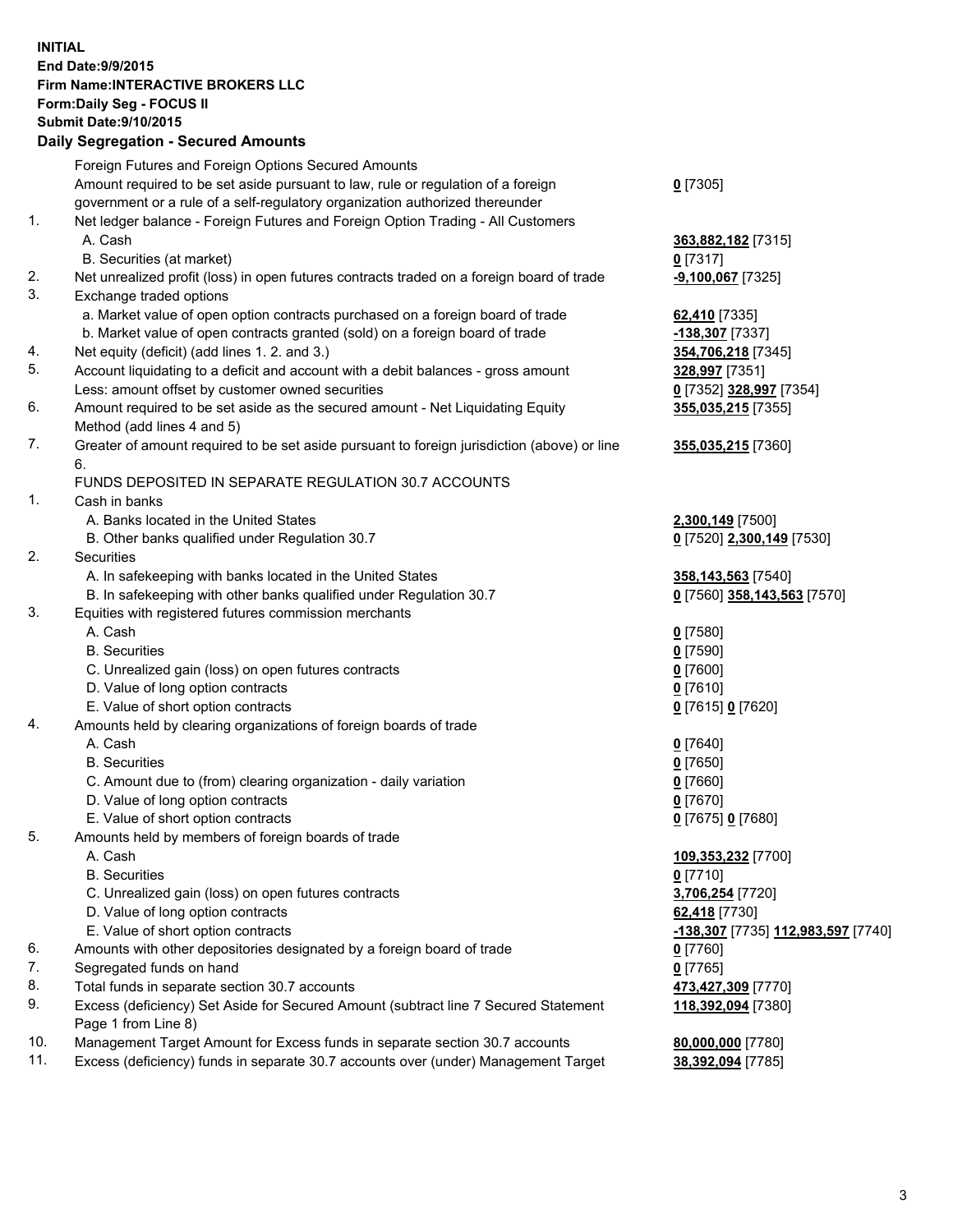**INITIAL End Date:9/9/2015 Firm Name:INTERACTIVE BROKERS LLC Form:Daily Seg - FOCUS II Submit Date:9/10/2015 Daily Segregation - Segregation Statement** SEGREGATION REQUIREMENTS(Section 4d(2) of the CEAct) 1. Net ledger balance A. Cash **2,721,766,210** [7010] B. Securities (at market) **0** [7020] 2. Net unrealized profit (loss) in open futures contracts traded on a contract market **-51,003,056** [7030] 3. Exchange traded options A. Add market value of open option contracts purchased on a contract market **110,596,454** [7032] B. Deduct market value of open option contracts granted (sold) on a contract market **-193,397,849** [7033] 4. Net equity (deficit) (add lines 1, 2 and 3) **2,587,961,759** [7040] 5. Accounts liquidating to a deficit and accounts with debit balances - gross amount **253,914** [7045] Less: amount offset by customer securities **0** [7047] **253,914** [7050] 6. Amount required to be segregated (add lines 4 and 5) **2,588,215,673** [7060] FUNDS IN SEGREGATED ACCOUNTS 7. Deposited in segregated funds bank accounts A. Cash **392,065,194** [7070] B. Securities representing investments of customers' funds (at market) **1,410,553,021** [7080] C. Securities held for particular customers or option customers in lieu of cash (at market) **0** [7090] 8. Margins on deposit with derivatives clearing organizations of contract markets A. Cash **19,897,523** [7100] B. Securities representing investments of customers' funds (at market) **1,037,225,886** [7110] C. Securities held for particular customers or option customers in lieu of cash (at market) **0** [7120] 9. Net settlement from (to) derivatives clearing organizations of contract markets **16,724,668** [7130] 10. Exchange traded options A. Value of open long option contracts **110,546,037** [7132] B. Value of open short option contracts **-193,347,475** [7133] 11. Net equities with other FCMs A. Net liquidating equity **0** [7140] B. Securities representing investments of customers' funds (at market) **0** [7160] C. Securities held for particular customers or option customers in lieu of cash (at market) **0** [7170] 12. Segregated funds on hand **0** [7150] 13. Total amount in segregation (add lines 7 through 12) **2,793,664,854** [7180] 14. Excess (deficiency) funds in segregation (subtract line 6 from line 13) **205,449,181** [7190] 15. Management Target Amount for Excess funds in segregation **155,000,000** [7194] **50,449,181** [7198]

16. Excess (deficiency) funds in segregation over (under) Management Target Amount Excess